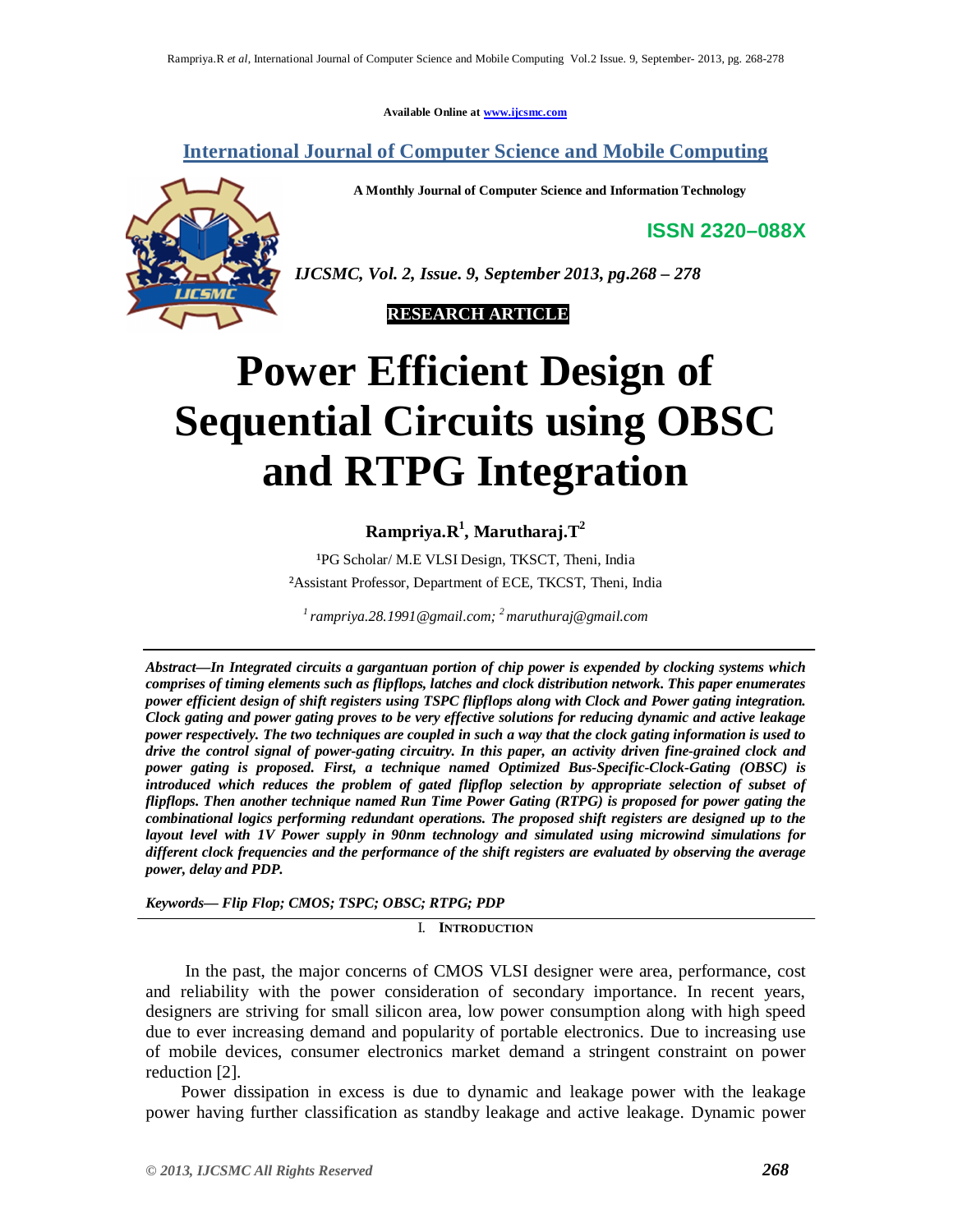consumption occurs when the circuit has input toggles (operation mode).Leakage power dissipation occurs when the circuit doesn't operate (Sleep mode) is referred to as standby leakage. On the other hand, leakage power consumed in operation mode is the active leakage [1].

 TSPC (True Single Phase Clock) [4] technique is incorporated for designing D flipflops. TSPC uses only a single clock and two or three clocked transistors in each latch without local inversion of the clock as such inversion requires more clocked devices. Shift Registers in Digital circuits are implemented using this TSPC flipflops and their performances are simulated at different clock frequencies.

 Clock gating [7-9] is the most common and widely used technique to reduce dynamic power in digital CMOS circuits. Clock gating gates the unnecessary clock toggles of a register. An activity driven optimized bus specific clock gating (OBSC) maximizes dynamic power reduction. It chooses only a subset of flip-flops (FF) to be gated selectively, and hence the problem of gated FF selection is reduced from exponential complexity into linear. After the OBSC is applied to the design, the components performing redundant operations during the clock gated period are determined. Power gating is the dominant technique to reduce standby leakage power. In order to distinguish from traditional Power gating, the power gating that minimizes active leakage power in the operation mode is referred to as Run Time Power Gating. During the clock gated period, RTPG puts the components that are performing redundant operations into sleep [10].Thus, the integration of CG and RTPG is achieved with simultaneous reduction in dynamic and active leakage power [8].

 This paper is organized as follows: Section II explains the basics of TSPC D flipflop and Shift registers. Section III describes the proposed OBSC and concepts of RTPG. Section IV explains the details on how to implement PG after OBSC. Section V provides the simulation results in 90nm CMOS technology to verify the performance of the proposed circuit. Finally, conclusion is provided in section VI.

## II. **TSPC D FLIP FLOP SHIFT REGISTERS**

## *A. TSPC D FLIPFLOP:*

 Flip-flops (FFs) are the basic storage elements used extensively in all kinds of digital designs. In particular, digital designs nowadays often adopt intensive pipelining techniques and employ many FF-rich modules. It is also estimated that the power consumption of the clock system, which consists of clock distribution networks and storage elements, is as high as 20%–45% of the total system power. Delay flipflop(DFF) forms the integral part of a digital system to construct the sequential part of the circuit to achieve low power and low area.

 TSPC (True Single Phase Clock) circuit technique uses only a single clock and two to three clocked transistors. In each latch without local inversion of the clock, circuit may require more clocked devices [5]. The schematic of Basic TSPC D-Flipflop is shown in Fig .1.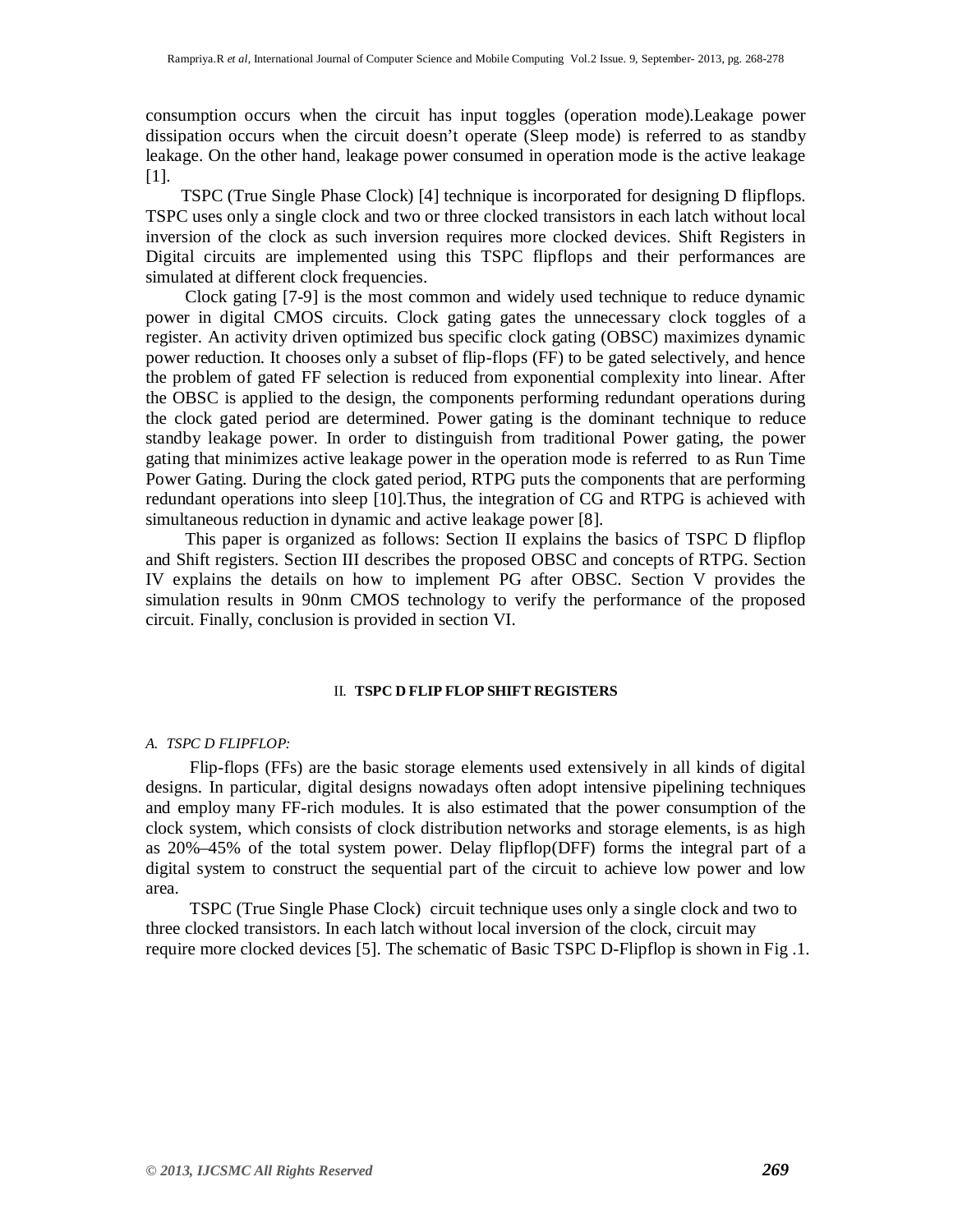

**Fig . 1. Schematic of Basic TSPC D-Flip Flop**

This Basic TSPC clocked latch consists of only 5 transistors such as M1,M2,M3,M4,and M5. The M3 transistor is clocked transistor. The less number of transistors in clocked latch is used to reduce total power consumption of the circuit. This clocked latch is positive edge triggered to reduce threshold voltages. In this latch the output of first stage is split [6]. The clocked transistor is less in this latch, so the power spent on the clocked node is also minimized. It has 3 NMOS transistors and 2 PMOS transistors. It is a D clocked latch D clocked latch is an opaque storage element there is no relationship between the output and present values of the input. Transistors M6 and M7 provides complemented output (NQ).

When clock is low, the input is low, M1, M5 transistors are ON. M3, M2, M4 transistors are OFF, so Q becomes ZERO and NQ becomes HIGH. When the clock is high and input is low,M1,M3,M5 transistors are ON.M2,M4 transistors are OFF, so Q becomes ZERO and NQ becomes HIGH.

When clock is low, the input is high, M2, M4 transistors are ON. M3, M1, M5 transistors are OFF, so Q becomes ZERO and NQ becomes HIGH. When the clock is high and input is HIGH,M2,M3,M4 transistors are ON.M1,M5 transistors are OFF. so Q becomes HIGH and NQ becomes ZERO. Shift Registers in Digital CMOS Circuits are implemented using this TSPC D Flipflop.

## *B. SHIFT REGISTERS*

 In digital circuits, Shift register is a group of flip-flops used to shift or transfer data from flipflop to flip-flop. It's a group of D flip-flops connected in a chain and the clock of the flip-flops is connected in a synchronous manner. Shift register has 2 basic functions such as; data storage and data movement. Shift register has 4 classifications namely; Serial In Serial Out (SISO), Serial In Parallel Out (SIPO), Parallel In Serial Out(PISO) and Parallel In Parallel Out (PIPO) [3].

#### III. **PROPOSED OBSC & RTPG**

#### *A. CLOCK GATING*

 Clock gating is a technique that is used to control power dissipated by clock net. In Synchronous digital circuits, clock net is responsible for significant part of power dissipation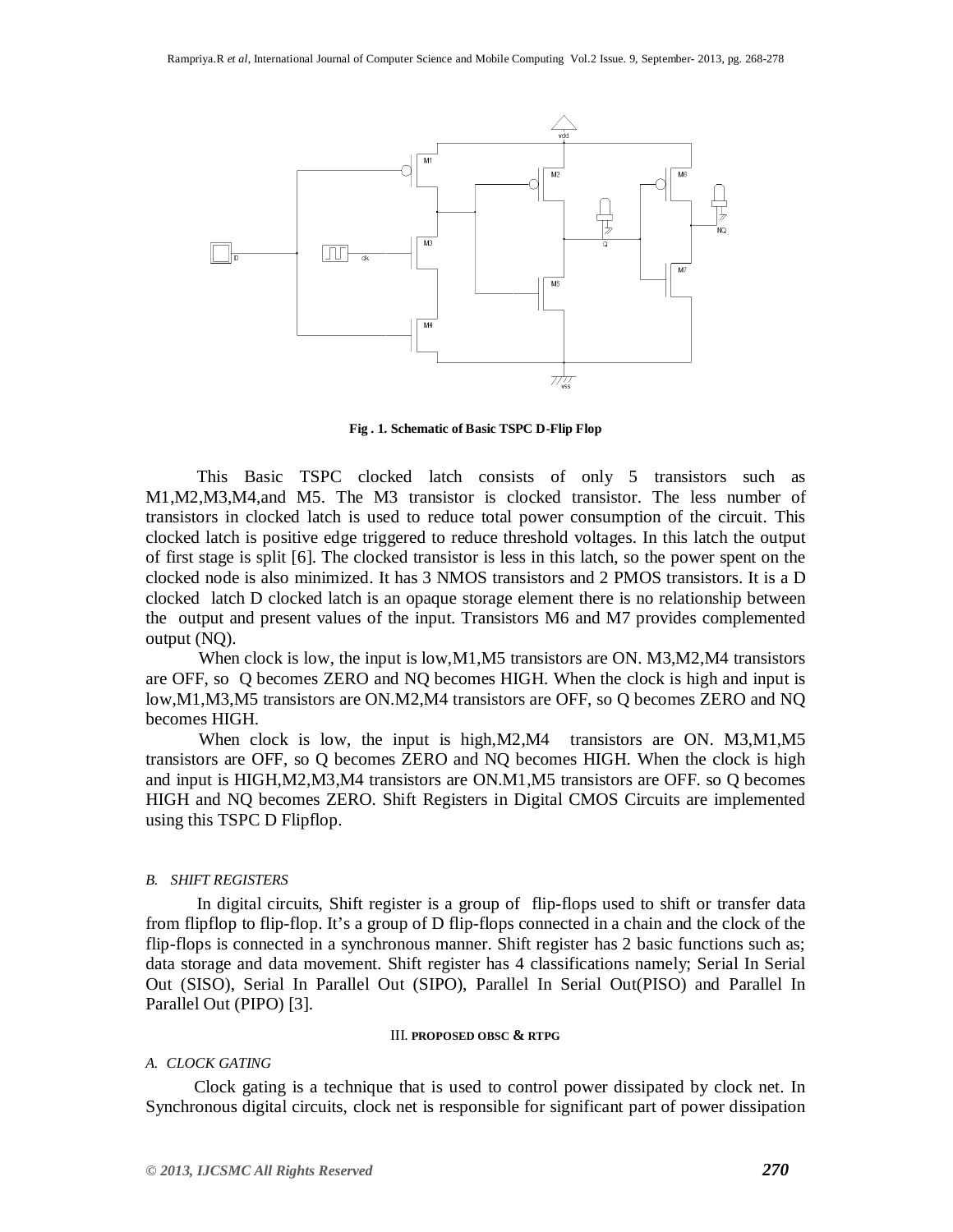upto 40%.Clock gating reduces the unwanted switching on the parts of clock net by disabling the clock. Clock gating can save more power by not clocking the register if there is no change in its state [8]. Hence, to reduce power consumption clock gating shuts off the clock while system maintaining its current state as shown in Fig.2



**Fig . 2. Conceptual CG Architecture [8]**

# *B. PROPOSED OBSC*

 Optimized Bus Specific Clock Gating is very effective technique to maximize dynamic power reduction as shown in fig.3. It chooses only a subset of flip-flops (FF) to be gated selectively, and the problem of gated FF selection is reduced from exponential complexity into linear. It works by comparing the inputs and outputs and gates the clock when they are equal [11]. Considering *N* FFs in the non-CG circuit, each FF can be chosen as gated or nongated. Hence, 2*N* CG solutions are possible and the exponential complexity problem is reduced into linear. Assume that all the FFs are chosen to be gated initially, then the problem is in determining which FFs should be excluded from gating [1]. Heuristically, the FF with the maximum output data toggle rate should be excluded from gating first. This is because that maximum output data toggle rate indicates that minimum clock toggles will be gated, thus power will reduce least or even increase if the FF is gated. More formally, the FF with the maximum output toggle rate is excluded from gating first, then the FF with the second largest output toggle rate is excluded and so on until all the FFs are excluded (i.e., the original non CG circuit). Apparently, during the process of exclusion, there will be *N*+1 possible CG solutions which is linear complexity.



**Fig . 3. Proposed OBSC Circuit [1]**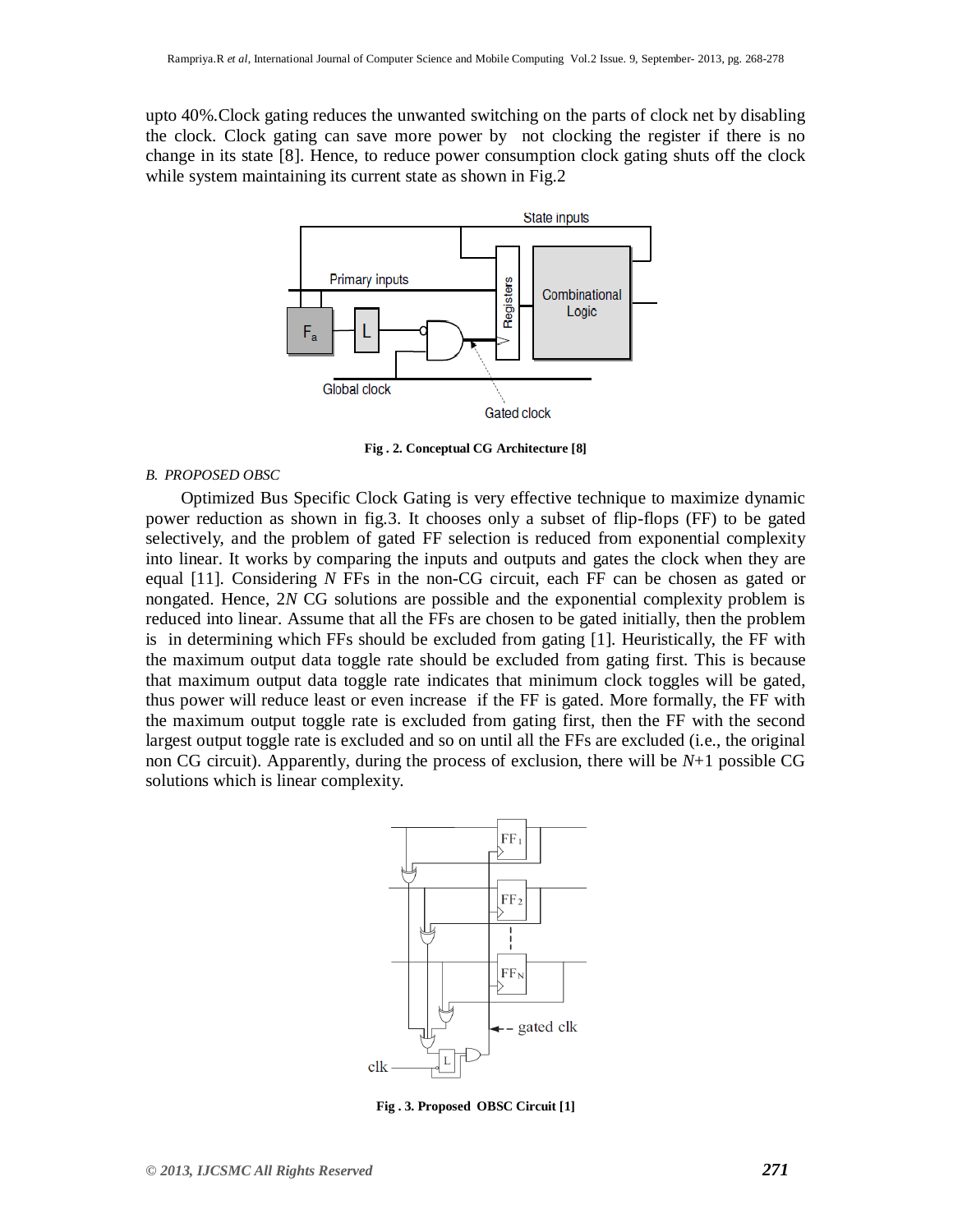#### *C. POWER GATING*

 As the scaling of MOS Transistor proceeds, leakage power of VLSI chips increases dramatically. Leakage power has been a major concern in portable devices because it wastes energy at standby mode and leads to shortening the battery life. One of the effective techniques to reduce stand by leakage current is power gating in which a power switch is inserted between logic circuits and the ground [8]. In the standby mode, the power switch is turned off to electrically disconnect the logic circuits from the ground, resulting in cutting off the leakage.

 Power-Gating (PG) is a coarse-grained generalization of the so-called MTCMOS technique, in which a header and/or footer transistor is inserted on the pull-up and/or pulldown network of a CMOS gate, respectively; the transistors are turned off when the gate is in stand-by mode, thus reducing the leakage current that flows in the supply-ground path as shown in Fig.4



**Fig . 4. Conceptual PG Architecture [8]**

## *D. PROPOSED RTPG*

 Power gating is the most effective available technique to reduce stand by leakage, with benefits that are magnified by the increasing fraction of overall IC lifetime that modules spend in stand-by mode. With technology scaling, active-mode leakage becomes an increasingly significant portion of total dynamic power. The Proposed Run-Time Power Gating (RTPG) to extend the application of power gating to active-mode leakage reduction. Figure 5 shows the basic structure of RTPG. The enable signals of a gated clock design are exploited to control power switches for combinational logic gates. When the clock enable signal is 0, the power switch is turned off and active-mode leakage is cut off. The holders keep the input voltage of non-power-gated circuits [10-11].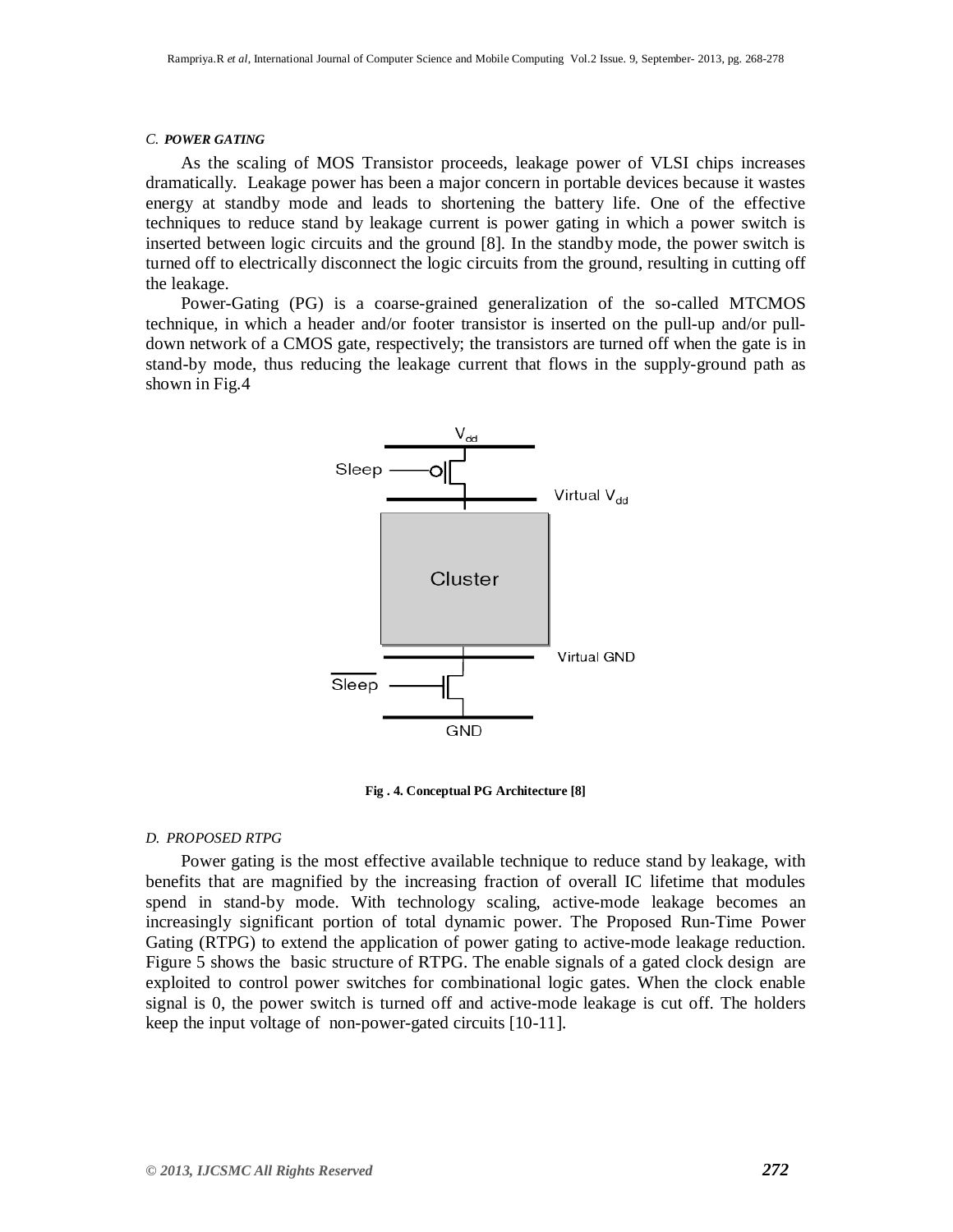

**Fig 5. Basic structure for Run-time power gating [7]**

## IV.**INTEGRATION OF OBSC & RTPG**

 In order to achieve integration of CG and RTPG, apply OBSC technique to the design, then a subset of FFs is clock gated. During the clock gated period, the outputs of the gated FFs are stable. Consequently, those combinational logics whose inputs only depend on gated FF outputs will be inactive and can be power gated as shown in Fig 6.(a). For each output of the power gated cell, whether a connection to primary output presence has to be checked. A holder logic should be added in order to avoid signal floating. Suppose that four out of five FFs are clock gated. The circled cells are completely dependent on the stable gated FF outputs, so they are not active and can be power gated into sleep [1]. However, one input of the XOR gate *i* is the output of ungated FF A, and one input of the AND gate *h* is the primary input. Since both the ungated FF output and PI may not be stable during the clock gated period, the XOR gate *i* and the AND *h* may be active. So they should not be power gated. In order to avoid floating signal, a holder should be placed at the output of each power gated cell if that output connects to non power gated cells or primary outputs (POs).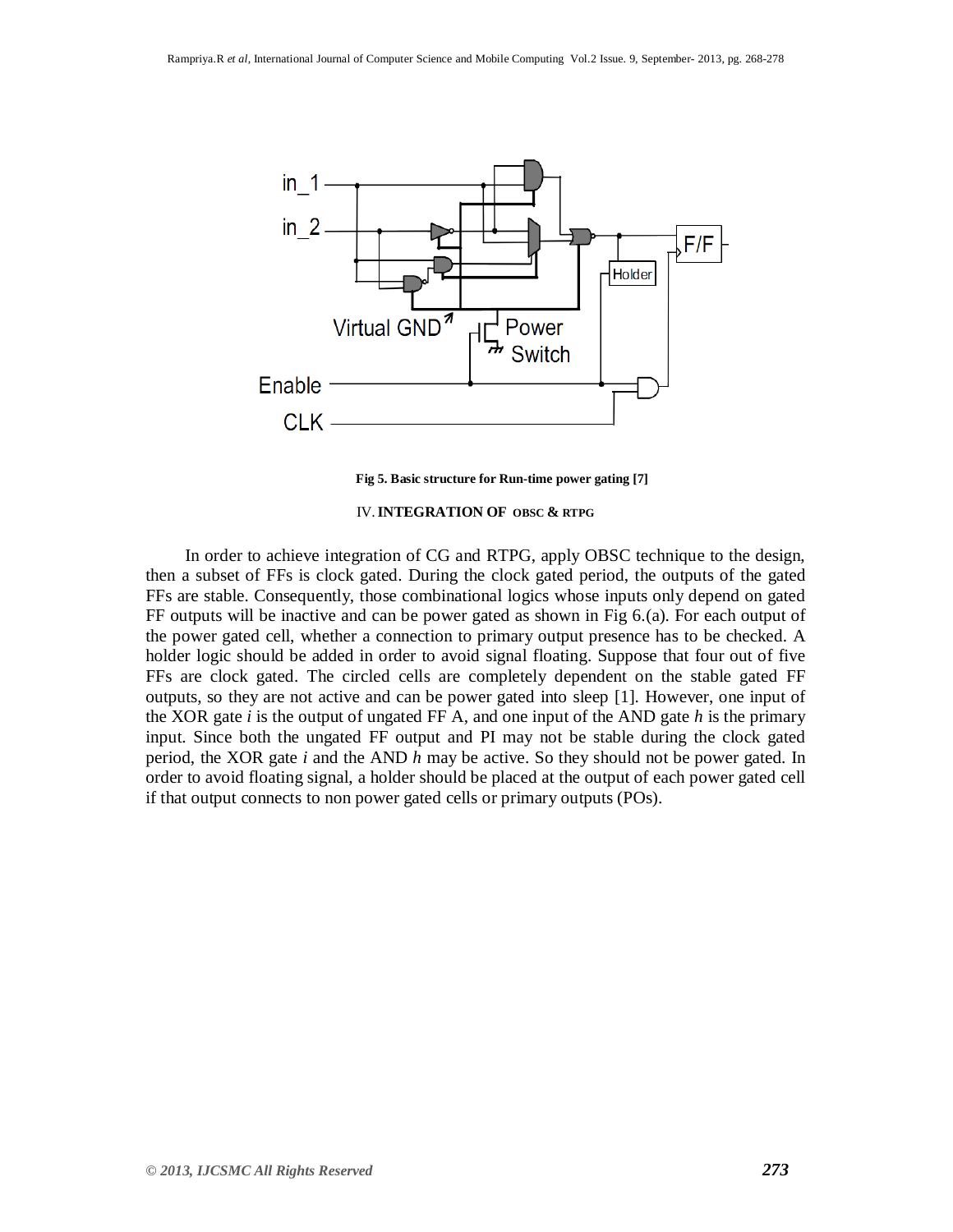

**Fig 6. (a) & (b) Integration of OBSC and RTPG [1]**

 If RTPG has to be applied, a footer (high-*V*th CMOS transistor) between the actual ground and virtual ground of the power gated cells should be added. After the integration of CG and RTPG, the low power design should look like Fig.6 (b).The enable signal generated from OBSC is used as the sleep signal for the PG. The cells that are totally dependent on gated FF outputs are power gated. Holders are placed between the power gated cells and the non power gated cells so that the non power gated cells can function properly.

### V. SIMULATION RESULTS AND DISCUSSION

 The Performance of 8-bit SISO, SIPO,PISO and PIPO Shift Registers with OBSC are evaluated by considering the average power, delay and power delay product(PDP) using TSPC D Flipflop with a supply voltage of 1 V in 90nm CMOS technology. Tables 1 - 3 furnishes the performance parameters for different range of frequencies from 100MHZ – 1 GHZ

| <b>SHIFT</b><br><b>REGISTER</b> | AVG<br>POWER(uW) | <b>DELAY</b><br>(Ps) | PDP(J)       |
|---------------------------------|------------------|----------------------|--------------|
| <b>SISO</b>                     | 47.398           | 341                  | 1.61627E-14  |
| <b>SIPO</b>                     | 47.398           | 48                   | 2.27514E-15  |
| <b>PISO</b>                     | 85.404           | 496                  | 4.2360E-14   |
| <b>PIPO</b>                     | 12.053           | 115                  | 1.386095E-15 |

TABLE I PERFORMANCE AT 100 MHZ CLOCK FREQUENCY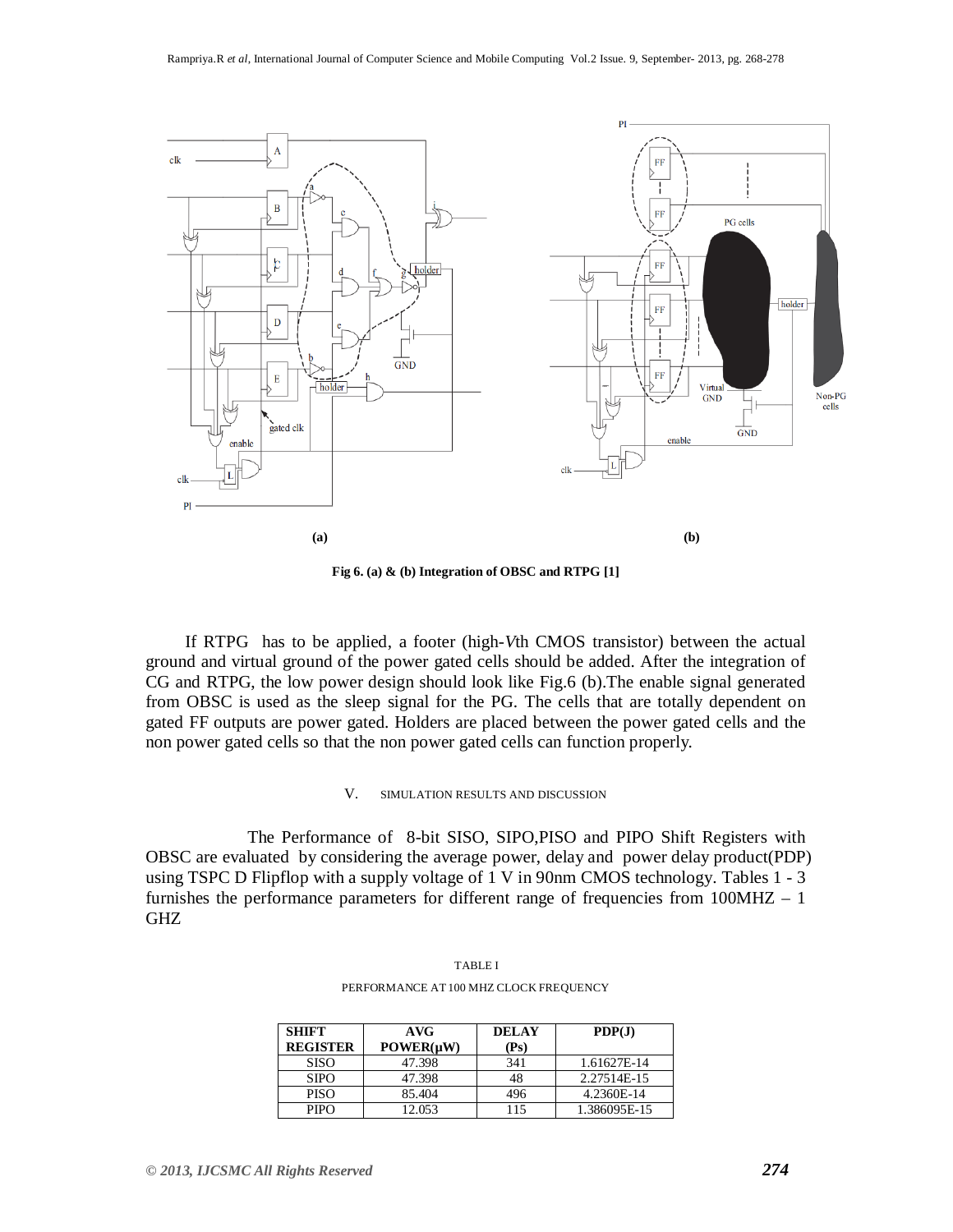#### TABLE II

## PERFORMANCE AT 500 MHZ CLOCK FREQUENCY

| <b>SHIFT</b><br><b>REGISTER</b> | AVG<br>POWER(uW) | <b>DELAY</b><br>(Ps) | PDP(J)       |
|---------------------------------|------------------|----------------------|--------------|
| <b>SISO</b>                     | 58.837           | 165                  | 9.708105E-15 |
| <b>SIPO</b>                     | 58.837           |                      | 1.235577E-15 |
| <b>PISO</b>                     | 128.404          | 279                  | 3.58247E-14  |
| <b>PIPO</b>                     | 38.053           | 51                   | 1.940703E-15 |

| TABLE IIII                          |  |
|-------------------------------------|--|
| PERFORMANCE AT 1GHZ CLOCK FREQUENCY |  |

| <b>SHIFT</b><br><b>REGISTER</b> | AVG<br>POWER(uW) | <b>DELAY</b><br>(Ps) | PDP(J)       |
|---------------------------------|------------------|----------------------|--------------|
| <b>SISO</b>                     | 69.884           | 98                   | 6.8486E-15   |
| <b>SIPO</b>                     | 69.884           | 12                   | 8.38608E-16  |
| <b>PISO</b>                     | 156.301          | 145                  | 2.26636E-14  |
| <b>PIPO</b>                     | 51.876           | 33                   | 1.711908E-15 |



**Fig 7. Comparison of power**



**Fig 8. Comparison of Delay**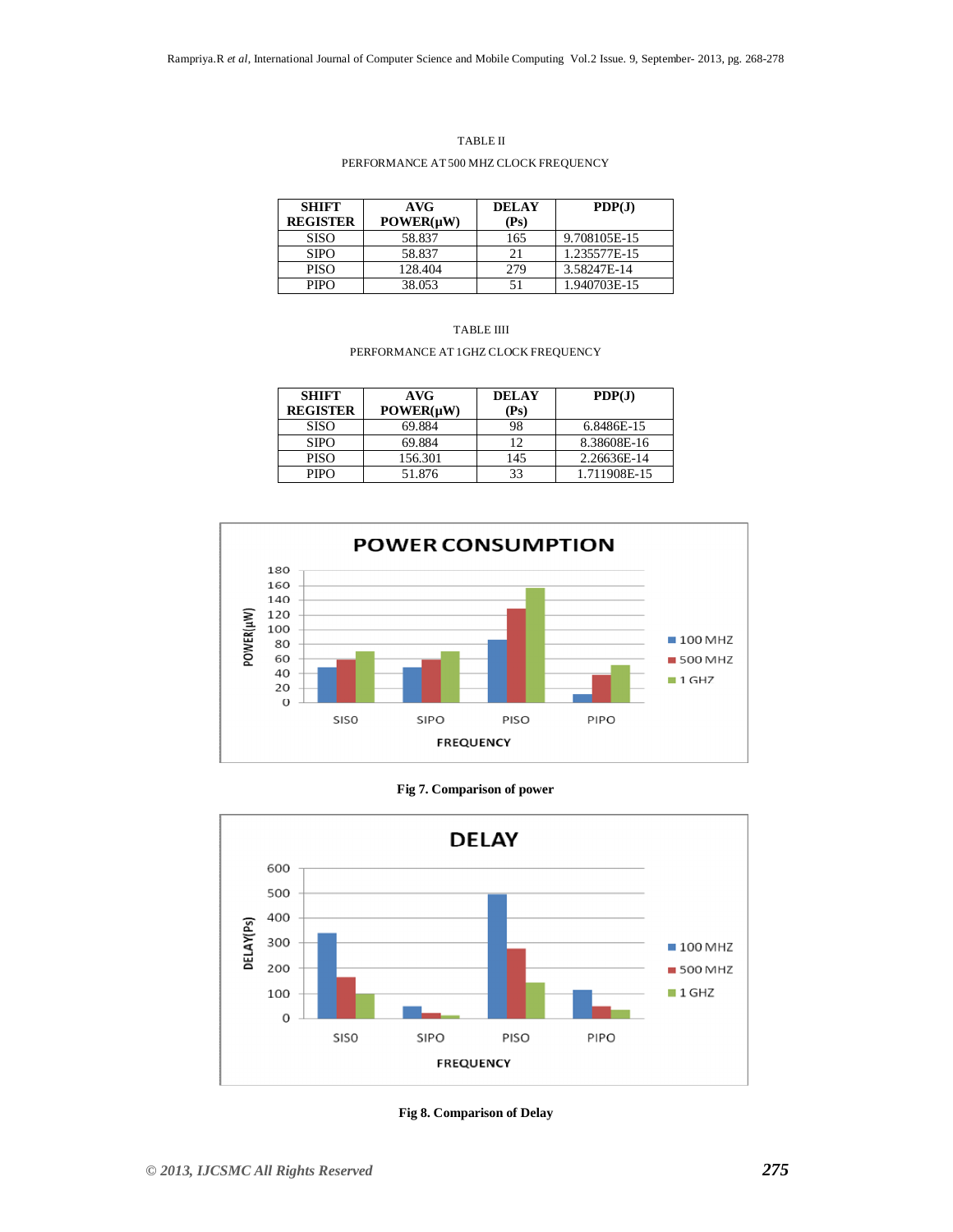

**Fig 9. Comparison of power delay product(PDP)**

 OBSC technique reduces the power consumption to a considerable extent. In order to reduce the active leakage power encountered in digital CMOS circuits, RTPG technique is incorporated into the design by considering the shift registers with 5 TSPC D Flip Flops and their performances are evaluated at different clock frequencies. Finally, by introducing RTPG into the circuit with OBSC, a sequential circuit with integration of CG and RTPG is achieved. The proposed circuits has significant reduction in power as compared to the conventional circuits. Tables 4-5 provides performance analysis at 1 GHZ.

| <b>SHIFT</b><br><b>REGISTER</b> | AVG<br>POWER(uW) | <b>DELAY</b><br>(Ps) | PDP(J)       |
|---------------------------------|------------------|----------------------|--------------|
| <b>SISO</b>                     | 115.345          | 137                  | 1.58022E-14  |
| <b>SIPO</b>                     | 115.345          | 38                   | 4.38311E-15  |
| <b>PISO</b>                     | 194.998          | 207                  | 4.03645E-14  |
| <b>PIPO</b>                     | 78.007           |                      | 6.708602E-15 |

 TABLE IV OBSC AND WITHOUT RTPG AT 1 GHZ CLOCK FREQUENCY

TABLE V

OBSC AND RTPG AT 1 GHZ CLOCK FREQUENCY

| <b>SHIFT</b><br><b>REGISTER</b> | AVG<br>POWER(uW) | <b>DELAY</b><br>(Ps) | PDP(J)      |
|---------------------------------|------------------|----------------------|-------------|
| <b>SISO</b>                     | 79.442           | 153                  | 1.21546E-14 |
| <b>SIPO</b>                     | 79.442           |                      | 4.05154E-15 |
| <b>PISO</b>                     | 162.098          | 213                  | 3.45268E-14 |
| <b>PIPO</b>                     | 52.997           | 105                  | 5.56468E-15 |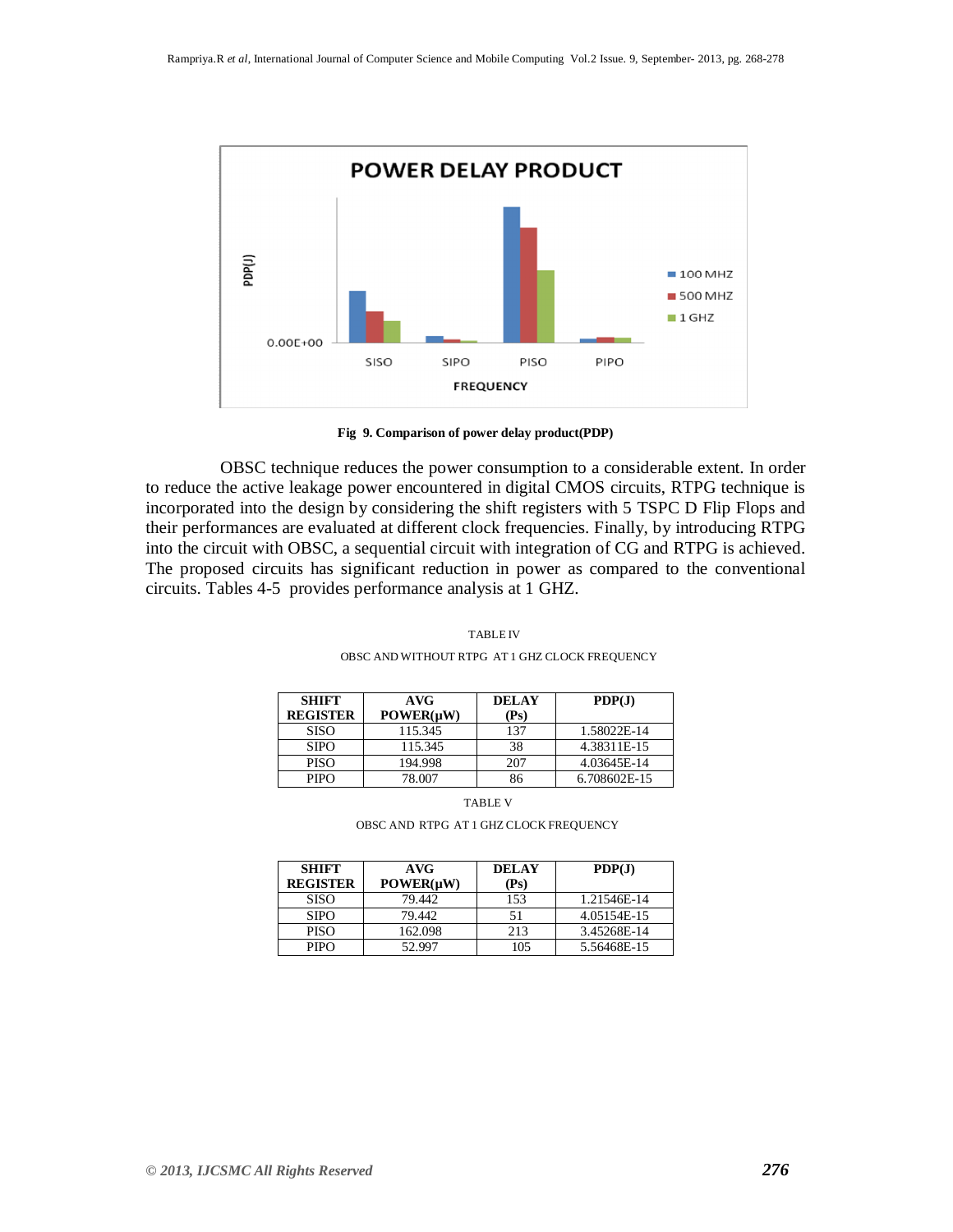

**Fig 10. Comparison of power consumption**



**Fig 11. Comparison of delay**